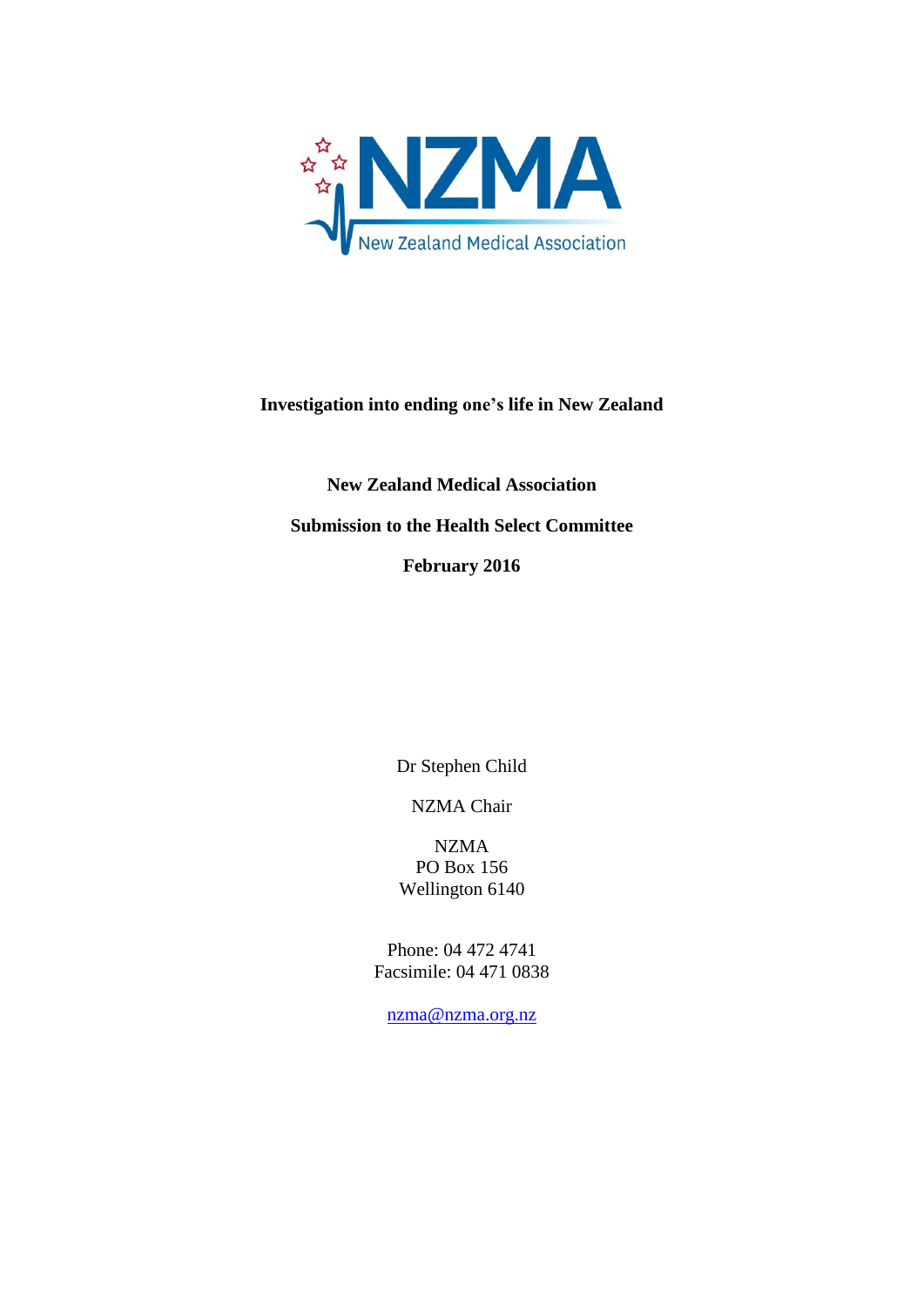The NZMA is New Zealand's largest medical organisation, with more than 5,500 members from all areas of medicine. The NZMA's mission is to provide leadership of the medical profession, and to promote professional unity and values, and the health of all New Zealanders.

An integral part of the NZMA's leadership role is our Code of Ethics,<sup>1</sup> which sets down principles of ethical behaviour for the medical profession and recommendations for ethical practice. While we acknowledge that there is a range of opinions within the medical community, it is the NZMA's view<sup>2</sup> that euthanasia and doctor-assisted suicide are contrary to the ethics of the profession:

*The NZMA is opposed to both the concept and practice of euthanasia and doctorassisted suicide.*

*Euthanasia, that is the act of deliberately ending the life of a patient, even at the patient's request or at the request of close relatives, is unethical. Doctor-assisted suicide, like euthanasia, is unethical.*

*The NZMA, however, encourages the concept of death with dignity and comfort, and strongly supports the right of patients to decline treatment, or to request pain relief, and supports the right of access to appropriate palliative care.* 

*In supporting patients' right to request pain relief, the NZMA accepts that the proper provision of such relief, even when it may hasten the death of the patient, is not unethical.* 

*This NZMA position is not dependent on euthanasia and doctor-assisted suicide remaining unlawful. Even if they were to become legal, or decriminalised, the NZMA would continue to regard them as unethical.* 

## **Scope of investigation**

In response to a petition received by the Health Select Committee, the Committee has announced it will undertake an investigation into ending one's own life in New Zealand which will consider various aspects of the issue, including the social, medical, cultural, financial, ethical and philosophical implications.

The Committee has stated that it will investigate:

- 1. The factors that contribute to the desire to end one's life.
- 2. The effectiveness of services and support available to those who desire to end their own lives.
- 3. The attitudes of New Zealanders towards the ending of one's life and the current legal situation.
- 4. International experiences.

1

[http://www.nzma.org.nz/\\_\\_data/assets/pdf\\_file/0004/16996/Euthanasia-2005.pdf](http://www.nzma.org.nz/__data/assets/pdf_file/0004/16996/Euthanasia-2005.pdf)

<sup>&</sup>lt;sup>1</sup> NZMA Code of Ethics, 2014. Available from<https://www.nzma.org.nz/publications/code-of-ethics> <sup>2</sup> NZMA Position Statement on Euthanasia, 2005. Available from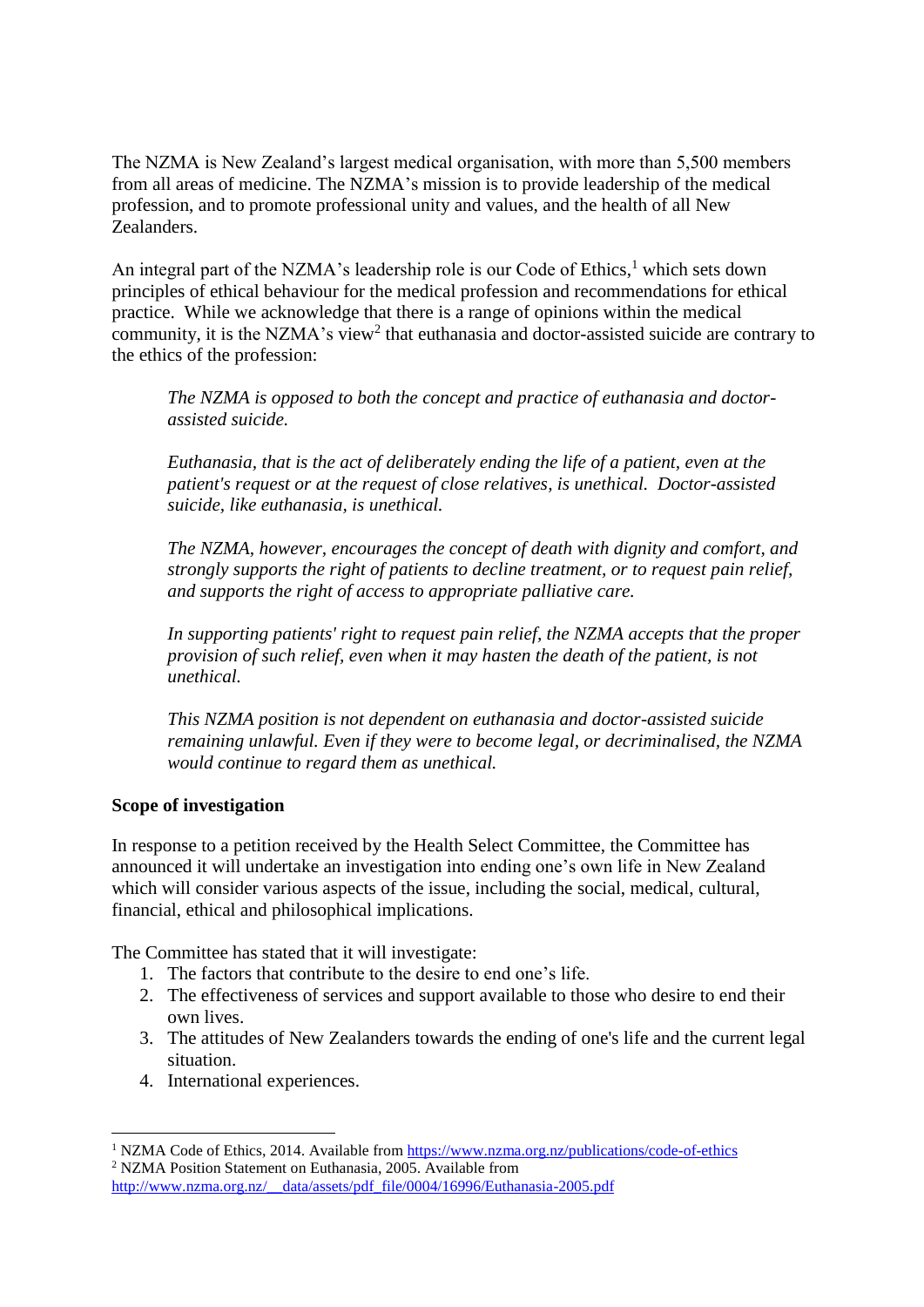This scope suggests that the investigation will encompass all aspects of suicide, both assisted and unassisted, but could exclude euthanasia – being a deliberate act undertaken by one person with the intention of ending the life of another person in order to relieve that person's suffering.

Given that the petition asked the House to investigate attitudes towards the introduction of legislation which would permit medically-assisted dying, our submission will focus on euthanasia and doctor-assisted suicide. We also include definitions and information at the end of this submission (as answers to common questions).

As noted above, the NZMA's mission includes promoting the health of all New Zealanders. Our commitment to the health of all New Zealanders reflects the social contract the medical profession has with the community which is underpinned by ethical commitments and altruism. Our position on euthanasia is primarily about the ethical practice of medicine and the protection of vulnerable people, and our submission will therefore reflect both professional and societal considerations.

## **Patient autonomy and end of life decisions**

The medical profession respects and supports patient autonomy, and the NZMA welcomes the discussion on choice in end of life decisions. Patients already have the explicit statutory right to refuse medical treatment.<sup>3</sup> The Code of Patient Rights also states that every consumer has the right to refuse services and may use an advance directive in accordance with common  $law<sup>4</sup>$ 

Relying on the principle of autonomy of the patient to choose to end one's life can, however, ignore real uncertainties and vulnerabilities which influence people to make certain decisions about their lives. Fear of future pain, incapacity, or the desire not to become a burden to others are examples of uncertainties and concerns that might drive a decision to end one's life without taking the opportunity to test those assumptions.

## **The doctor-patient relationship and ethical obligations**

The NZMA's Code of Ethics<sup>5</sup> requires that doctors always bear in mind the obligation of preserving life wherever possible and justifiable, while allowing death to occur with dignity and comfort when it appears to be inevitable. Allowing death to occur is fundamentally different from a deliberate act that has the primary intent of terminating life. We are of the view that permitting individuals to end their lives with the assistance of a doctor – even where that assistance is limited to assessment, verification or prescribing – is contrary to the ethics of medical practice and would profoundly alter the ethos within which medical care is provided. If doctors are authorised to purposefully terminate a person's life, or help terminate a person's life, however carefully circumscribed the situation, they acquire an additional role that is contrary to the nature of the doctor-patient relationship.

The obligation of preserving life does not mean, however, that doctors must attempt, or patients accept, burdensome or futile treatments, or treatments that do not offer a reasonable

**<sup>.</sup>** <sup>3</sup> Section 11 of the New Zealand Bill of Rights Act 1990 "everyone has the right to refuse to undergo any medical treatment."

<sup>4</sup> <http://www.hdc.org.nz/the-act--code/the-code-of-rights>

<sup>5</sup> <http://www.nzma.org.nz/publications/code-of-ethics>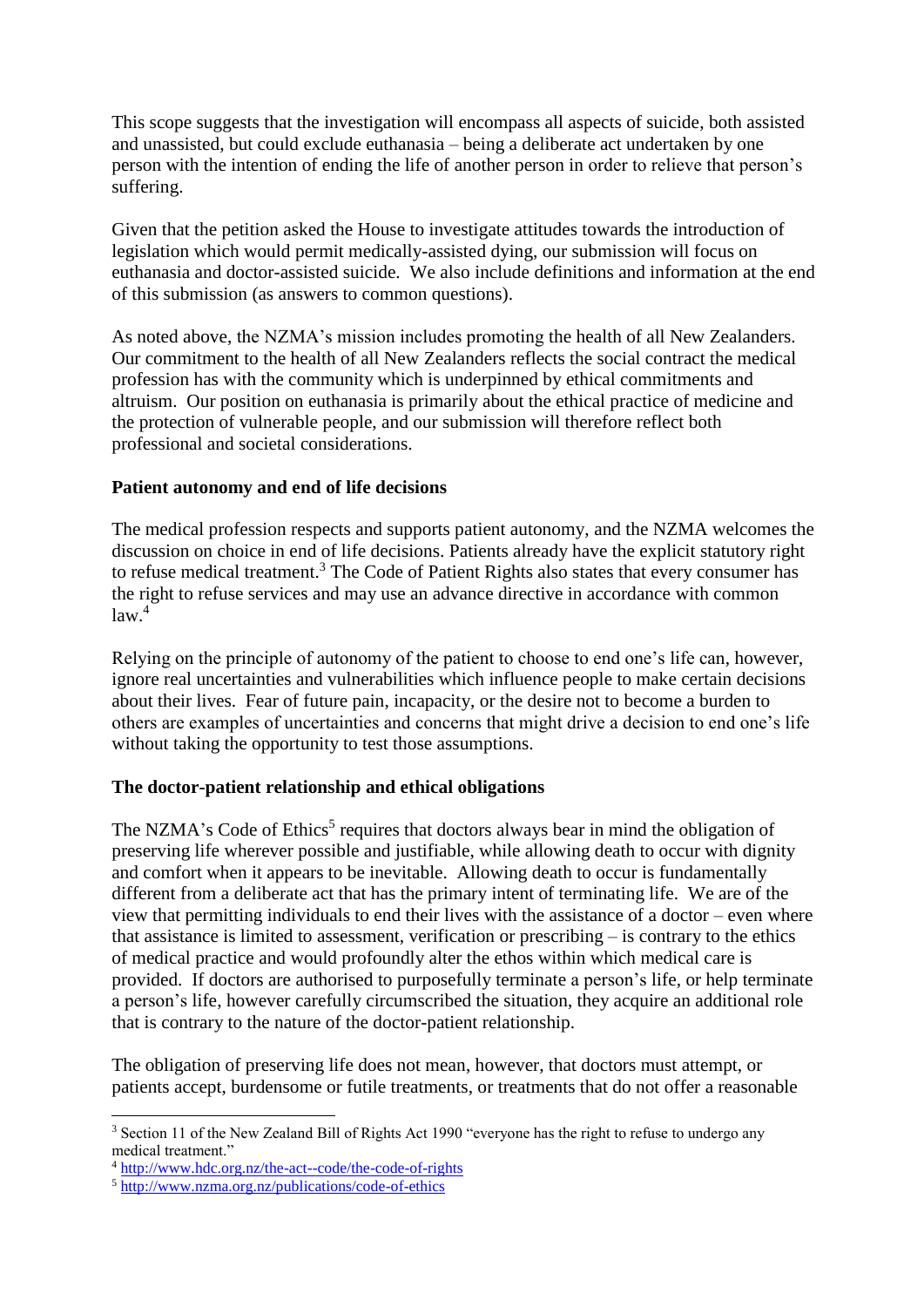hope of benefit. Similarly, allowing death to occur in comfort encompasses situations where treatment is provided to relieve pain and distress, even when it may have the secondary effect of hastening death.

### **The role of palliative care**

Modern palliative care is aimed at improving the quality of life of patients facing terminal illness where care focuses on the prevention and relief of pain, nausea, shortness of breath and other symptoms, alleviation of psychological and spiritual suffering, and supporting the patient and their family in the final stage of life. It affirms life and regards dying as a normal process, and intends neither to hasten nor postpone death.

Euthanasia or doctor-assisted suicide has the potential to diminish our focus on comprehensive and compassionate end of life care provided by palliative care clinicians and facilities. The quality of New Zealand's palliative care is considered to be world leading,<sup>6</sup> and we should be continuing to strive to ensure that New Zealanders have good and timely access to this care.

The experience of palliative care experts and providers as they support patients and their families through the end stages of life must be acknowledged and listened to when considering factors that contribute to the desire to end one's life when faced with terminal illness. They are witnesses to what can be achieved for the person in palliative care, both in terms of physical and emotional care. They have also experienced first-hand how attitudes and desires can evolve and change during care.

Euthanasia or doctor-assisted suicide is antithetical to the role of palliative care and the commitment to address suffering and provide care until the very end of life. Further, it is our view that a contributing factor to public support for euthanasia is that the assistance which good palliative care can provide is not well understood. Addressing this, and meeting the need for good access to well-resourced palliative care, are aspects the Select Committee must include in its deliberations.

We note that the Minister of Health recently welcomed new guidance<sup>7</sup> on providing the best possible care for people during their last days of life, stating "*It's important that New Zealanders have access to quality, personalised and compassionate palliative care"<sup>8</sup>* . To achieve this and the vision and goals of the New Zealand Palliative Care Strategy 2001, a greater investment in palliative care services is required. We therefore strongly recommend that the Government increase funding to ensure access for everyone who needs palliative care – whether provided by hospitals, rest homes, primary care teams or hospices.

### **Clinical considerations**

**.** 

Decisions to end one's life in situations where there is the prospect of disease-related death or grievous and irremediable illness are premised on the assumption of an accurate diagnosis and prognosis.

<sup>6</sup> <http://www.economistinsights.com/healthcare/analysis/quality-death-index-2015>

<sup>&</sup>lt;sup>7</sup> Te Ara Whakapiri: Principles and guidance for the last days of life – Ministry of Health December 2015

<sup>8</sup> <http://www.beehive.govt.nz/release/improved-palliative-care-guidance>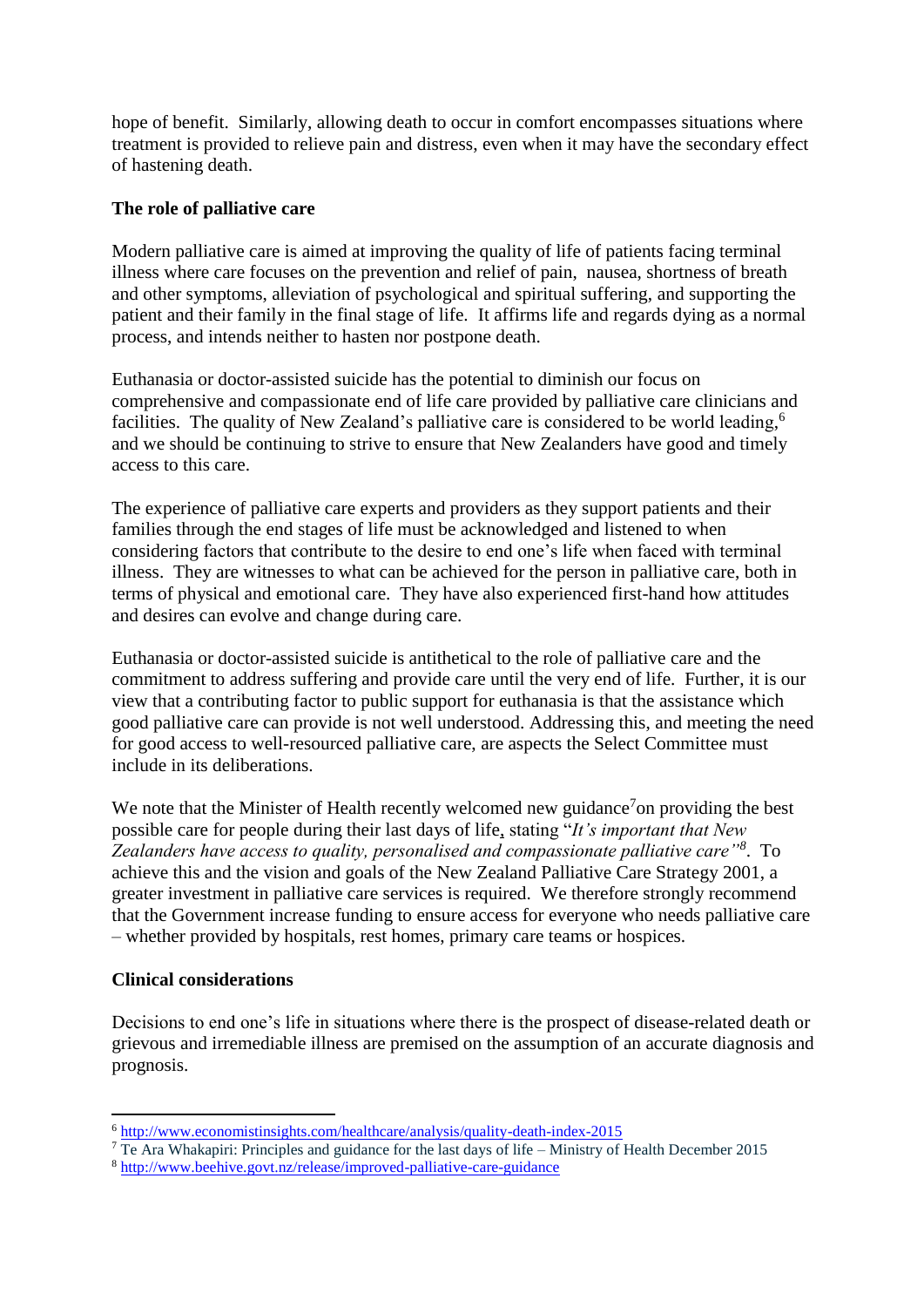While advances in diagnostic tools and improvements in knowledge regarding the progression of disease continue, it is still an inexact science. Errors occur and individuals can still prove all of the experts wrong. According to *The American Journal of Medicine<sup>9</sup>* and *BMJ Quality*  and Safety,<sup>10</sup> published studies indicate misdiagnoses occur anywhere from 10–15% of the time.

Likewise, while there are a large number of papers published in the medical literature on attempts to find prognostic markers in advanced disease, they in fact confirm that a high level of accuracy is not attainable. While averages can be determined across populations, it is impossible to predict where an individual's life expectancy lies within the range, and there are always exceptional cases where a person lives much longer than the population data would suggest.

The administration of euthanasia or doctor-assisted suicide also gives rise to potential complications. A Dutch study<sup>11</sup> reported difficulties in administering the lethal drugs in  $10\%$ of assisted suicides and 5% of euthanasias; complications such as vomiting and muscles spasms in 7% of assisted suicides and 3% of euthanasias; and cases where death took an unexpectedly long time (up to 7 days) in 15% of assisted suicides and 5% of euthanasias. Reports from Oregon<sup>12</sup> also highlight long intervals between ingestion and death – up to 104 hours with a median of 25 minutes – and also report that six patients woke up post ingestion. It is of interest that none of the six re-attempted assisted suicide following its failure to achieve death.

Requiring a doctor to determine mental capacity is also challenging in the context of euthanasia or assisted suicide decision making. There is no absolute test for mental capacity, and patients that appear completely mentally competent may not in fact be so. For example, evidence given to the UK Select Committee on physician assisted dying showed that 30% of people with motor neuron disease were, after careful neuropsychological testing, found to be cognitively impaired.<sup>13</sup>

## **Challenges with any proposed legal framework**

It is our view that it would be impossible for any law designed to protect the voluntary nature of euthanasia or assisted suicide to be completely effective in ensuring that individuals make decisions free from any pressure to do so. Subtle emotional coercion from relatives might be present but not identified, and self-imposed pressure may also be a factor if the individual feels euthanasia is something that they ought to consider rather than becoming a burden on family and others. The 2014 annual report on Oregon's Death with Dignity Act 17 years post

<sup>1</sup> <sup>9</sup> Berner ES, Graber ML. Overconfidence as a cause of diagnostic error in medicine. Am J Med. 2008 May;121(5 Suppl):S2-23. doi:10.1016/j.amjmed.2008.01.001.

<sup>&</sup>lt;sup>10</sup> Graber ML. The incidence of diagnostic error in medicine. BMJ Qual Saf 2013;22 Suppl2:ii21-ii27. doi:10.1136/bmjqs-2012-001615. [http://qualitysafety.bmj.com/content/22/Suppl\\_2/ii21.long](http://qualitysafety.bmj.com/content/22/Suppl_2/ii21.long)

<sup>&</sup>lt;sup>11</sup> Groenewoud JH, van der Heide A, Onwuteaka-Philipsen BD, et al. Clinical problems with the performance of euthanasia and physician-assisted Suicide in The Netherlands. N Engl J Med 2000;342:551-6. <http://www.nejm.org/doi/full/10.1056/NEJM200002243420805>

<sup>&</sup>lt;sup>12</sup>[http://public.health.oregon.gov/ProviderPartnerResources/EvaluationResearch/DeathwithDignityAct/Documen](http://public.health.oregon.gov/ProviderPartnerResources/EvaluationResearch/DeathwithDignityAct/Documents/year17.pdf) [ts/year17.pdf](http://public.health.oregon.gov/ProviderPartnerResources/EvaluationResearch/DeathwithDignityAct/Documents/year17.pdf)

<sup>&</sup>lt;sup>13</sup> Assisted Dying for the Terminally Ill Bill – First Report, 2005. House of Lords. Report HL 86-II; <http://www.publications.parliament.uk/pa/ld200405/ldselect/ldasdy/86/8607.htm#a30> para 125; full report <http://www.publications.parliament.uk/pa/ld200405/ldselect/ldasdy/86/8602.htm> .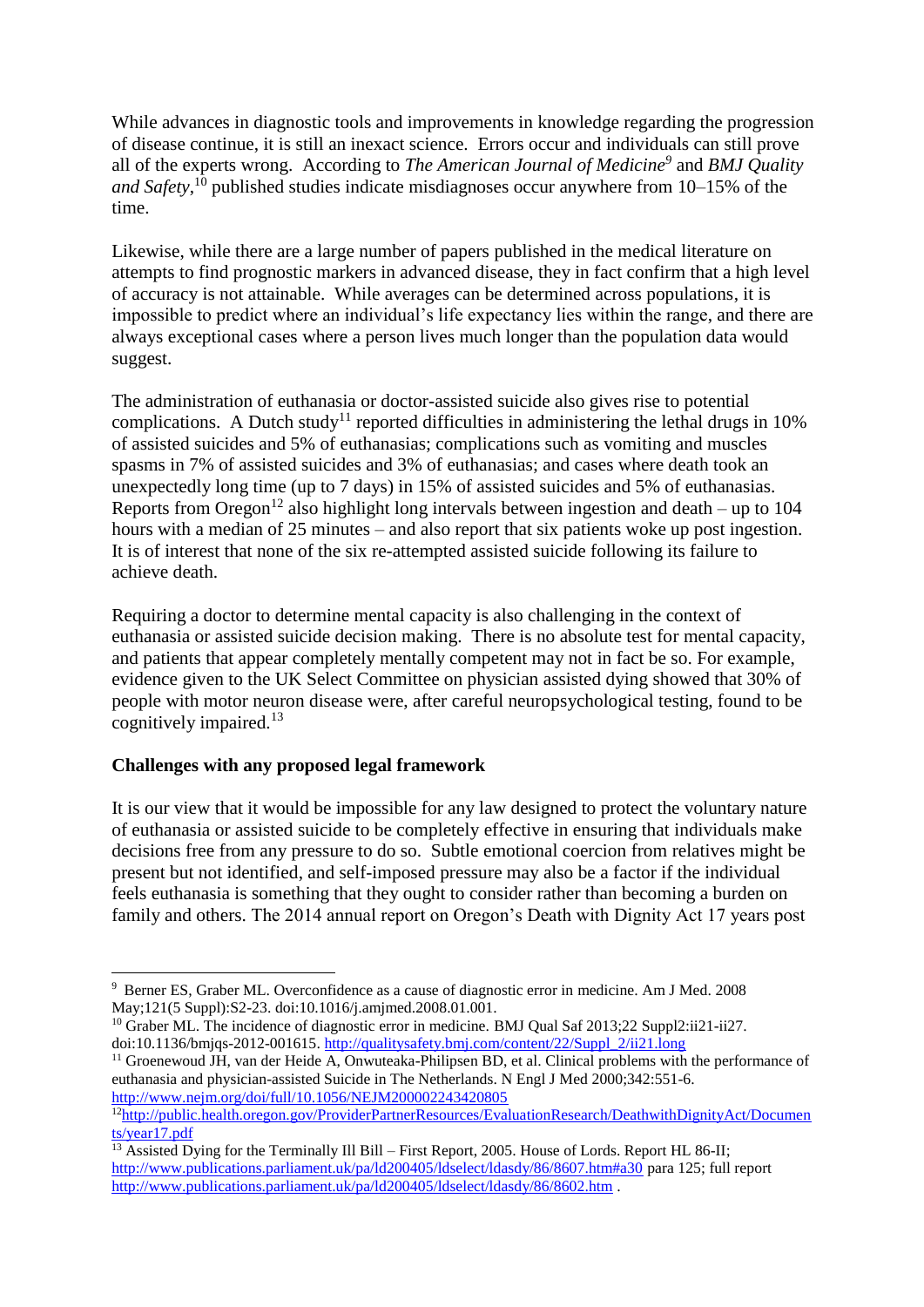enactment reports that 40% of patients choosing to use the law cite concerns about being a burden as part of the reason they want to end their life.<sup>14</sup>

A legislative safeguard that is often proposed is the requirement to have two doctors provide sign off prior to a euthanasia or assisted suicide. We do not, however, believe that this would provide any real protection as it is likely that only small numbers of doctors would consider active involvement in euthanasia. The small number of doctors that might make this part of their medical practice are likely to refer to those who will support their recommendations. This would inevitably lead to 'doctor shopping'. It would also mean that the prescribing doctor may have only been involved with the patient for a short period of time, and therefore have no in-depth knowledge of the patient's emotional state and personal or family circumstances. The Oregon experience demonstrates these points with one doctor writing 12 prescriptions (8% of the total lethal drug prescriptions issued in 2014) and duration of the patient-physician relationship recorded as short as one week.

Given that even the most carefully crafted legislation will be unable to ensure infallible safeguards, the gravity of the risk in question – a wrongful death – is of sufficient magnitude to override many of the arguments for the legalisation of euthanasia, including patient choice.

For the medical profession, being involved in a wrongful death of this nature has serious implications for the doctor who could conceivably be subject to criminal charges. The social contract between the medical profession and the community is also at stake if wrongful deaths arising from the practice of euthanasia and doctor-assisted suicide ultimately damage society's confidence in the profession's commitment to integrity, morality and altruism.

### **Implications for society**

Laws are more than just regulatory instruments. They also convey important societal messages. Legalising euthanasia or assisted suicide, even in limited circumstances, would help normalise suicide across society, including among youth. This would be of major concern given New Zealand's high rates of suicide in this group and the efforts underway towards preventing youth suicide.

We also believe that legalisation of euthanasia or doctor assisted suicide would change the way we regard death and the care of the dying for everybody, not just those who would choose euthanasia. If we allow doctors to be death-bringers as well as life savers, then the characteristics we produce in doctors, and other health professionals, will fundamentally change. They will not necessarily presume in favour of life and a patient may not be able to trust in this presumption, and the option of choosing to end life will be ever present in medical care.

The 'routinisation' of assisted dying in clinical practice is evident in the escalating numbers in the countries that allow it. In Belgium, deaths under their 2002 Euthanasia Act almost doubled in four years (an increase of 89%), from 953 reported in 2010 to 1,807 in 2013. Euthanasia now represents 1.7% of all deaths in Belgium.<sup>15</sup> Similar incremental rises have

**<sup>.</sup>** <sup>14</sup> Oregon Public Health Division Dept Human Sciences. Oregon's Death with Dignity Act: Annual Report 2014 [https://public.health.oregon.gov/ProviderPartnerResources/EvaluationResearch/DeathwithDignityAct/Document](https://public.health.oregon.gov/ProviderPartnerResources/EvaluationResearch/DeathwithDignityAct/Documents/year17.pdf) [s/year17.pdf](https://public.health.oregon.gov/ProviderPartnerResources/EvaluationResearch/DeathwithDignityAct/Documents/year17.pdf)

 $15$  Commission Fédérale de Contrôle et D'évaluation de L'euthanasie Sixieme Rapport aux Chambres Législatives (Années 2012-2013)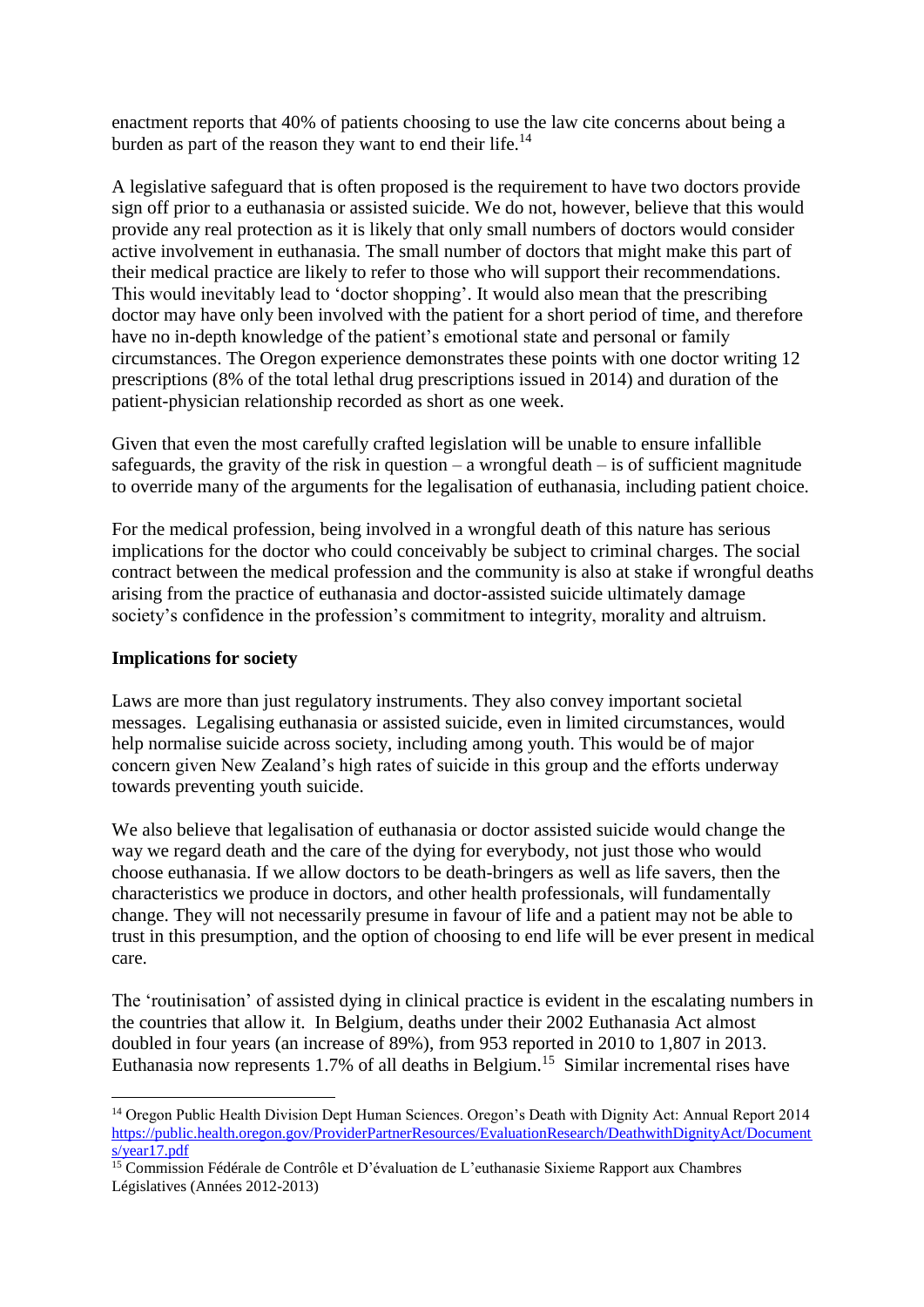been reported in the Netherlands, with around one death in 30 now the result of doctorassisted suicide.<sup>16</sup>

Of most concern, however, is the protection of vulnerable people. It is of note that the High Court of Ireland determined that a relaxation of the ban on assisted suicide would be inimical to the public interest in protecting the most vulnerable members of society, stating that "The evidence from other countries shows that the risks of abuse are all too real and cannot be dismissed as speculative or distant."

## **Conclusion**

The NZMA commends the Select Committee in its efforts to consider all aspects of this very complex and challenging subject. The rights of patients to personal autonomy in their health care is an underpinning principle of our health services in New Zealand, and is universally acknowledged and supported by doctors and other health professionals. There are, nevertheless, some matters where ethics and other societal considerations must necessarily place limitations on that autonomy.

Our analysis of both the ethical and practical issues raised by euthanasia and doctor-assisted suicide confirms our view that these practices would be harmful to individuals, especially vulnerable people, and society. A change in the law to allow euthanasia or doctor-assisted suicide, no matter how circumscribed, would also profoundly alter the role and responsibilities of the medical profession and the doctor-patient relationship. We believe that acting with the primary intention to bring about death cannot be reconciled with the core medical ethical principles of beneficence and non-maleficence, and is therefore not supported by the NZMA.

We hope this submission is of assistance to the Select Committee. We would like to have the opportunity for an oral hearing to speak to our submission and answer any questions the Committee may have.

Yours sincerely

Sur Cult

Dr Stephen Child NZMA Chair

### **Common questions**

## *What is euthanasia?*

**.** 

Euthanasia, or voluntary euthanasia more specifically, is where lethal drugs are administered to the patient at the patient's request.

<sup>16</sup> Regional euthanasia review committees 2013 Annual Report. Available from [https://www.euthanasiecommissie.nl/Images/Annual%20report%202013\\_tcm52-41743.pdf](https://www.euthanasiecommissie.nl/Images/Annual%20report%202013_tcm52-41743.pdf)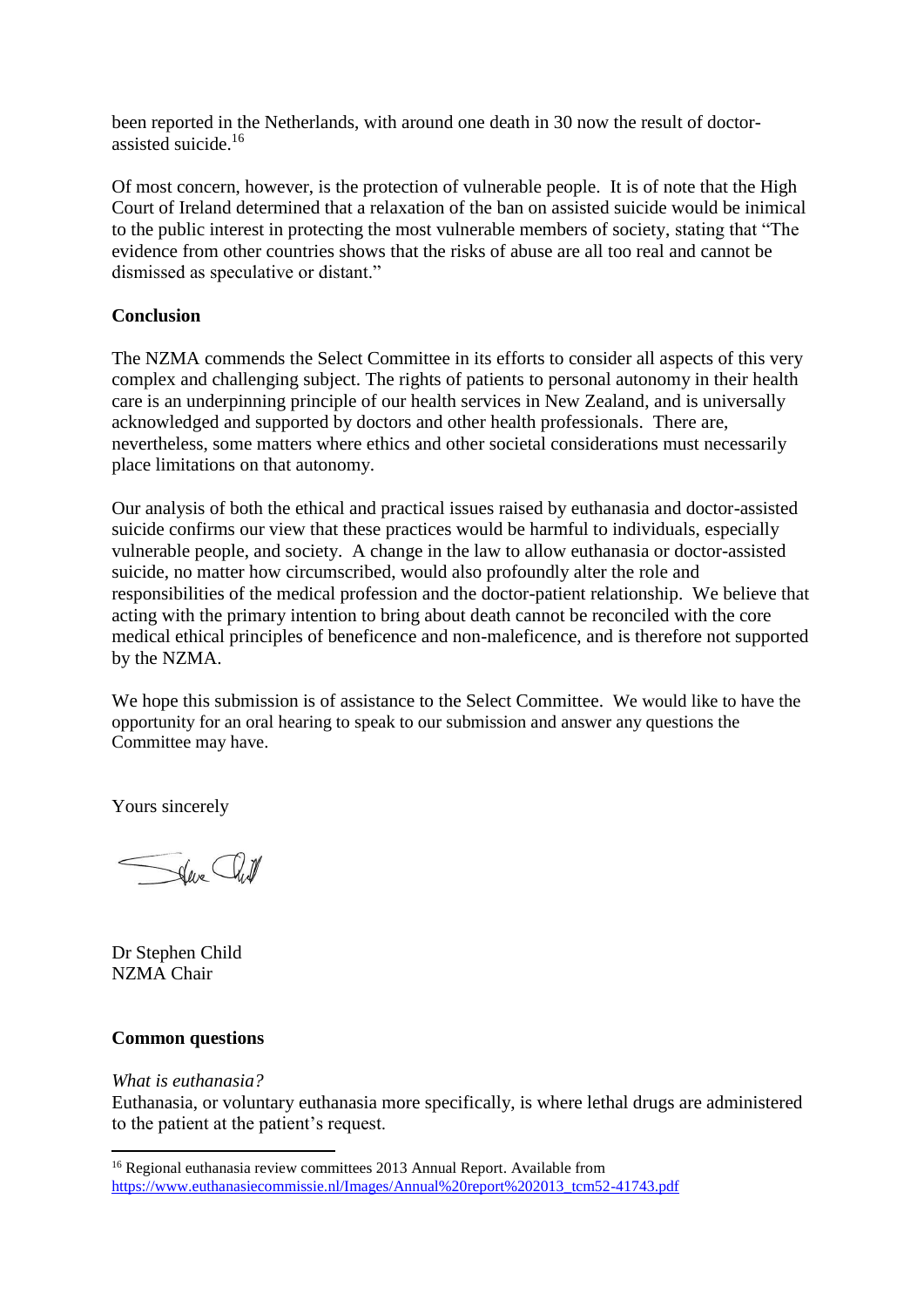### *What is doctor- (physician) assisted suicide?*

Doctor- or physician-assisted suicide is where a patient self-administers lethal drugs supplied by a doctor. The doctor or other member of the health care team may or may not be present when the patient takes the drugs. For it to be considered assisted suicide rather than euthanasia, the patient must take the action of self-administration.

#### *Is withdrawal of withholding of treatment euthanasia?*

Withdrawal of treatment, with the knowledge that death will follow, differs from the administration of a lethal medical intervention with the objective of causing death prior to the natural dying process.

#### *What is palliative sedation?*

In medicine, palliative sedation (also sometimes referred to as terminal sedation) is the practice of relieving distress in a terminally ill person in the last hours or days of a dying patient's life, by means of a continuous intravenous or subcutaneous infusion of a sedative drug.

Palliative sedation is considered when the patient is clearly distressed, all other symptomrelieving measures have failed, and the ongoing symptoms are therefore determined to be refractory. The level of sedation is titrated to achieve removal of distress and this intervention involves interdisciplinary collaboration in conjunction with the patient and carer and/or family members.

Sedation of this type may be subject to the principle of 'double effect', which is the dual effect of intentional relief of suffering and increased risk of hastening death. In clinical practice, however, palliative sedation does not usually alter the timing or mechanism of a patient's death, as refractory symptoms (those that cannot be controlled by tolerable therapy) are most often associated with very advanced terminal illness.

#### *How is palliative sedation different from euthanasia?*

The primary intent of palliative sedation is to sedate the dying patient so that they do not experience distress and do not suffer due to specific refractory and intractable symptoms. The intent is NOT to deliberately hasten the dying process. Palliative sedation is also guided by the principle of proportionality, ie, the benefits of any intervention should outweigh the burdens of that intervention. In particular, this requires that interventions with any risk of harm be administered only to the degree necessary to confer the desired amount of therapeutic benefit.

Palliative sedation is therefore clearly demarcated from euthanasia. The intention is sedative in nature and is aimed at, and designed, to reduce the patient's consciousness of severe symptoms. The sedative intention is related to, and evidenced by, adherence to various ethical parameters. The sedatives are administered only when the symptoms have become intractable, in accordance with the principle of proportionality, and when the patient is terminal, such that the expected loss of life duration is nil or minimal.

*Is the NZMA's position consistent with medical associations in other countries?* Yes – the world's professional medical associations overwhelmingly oppose voluntary euthanasia and assisted suicide.